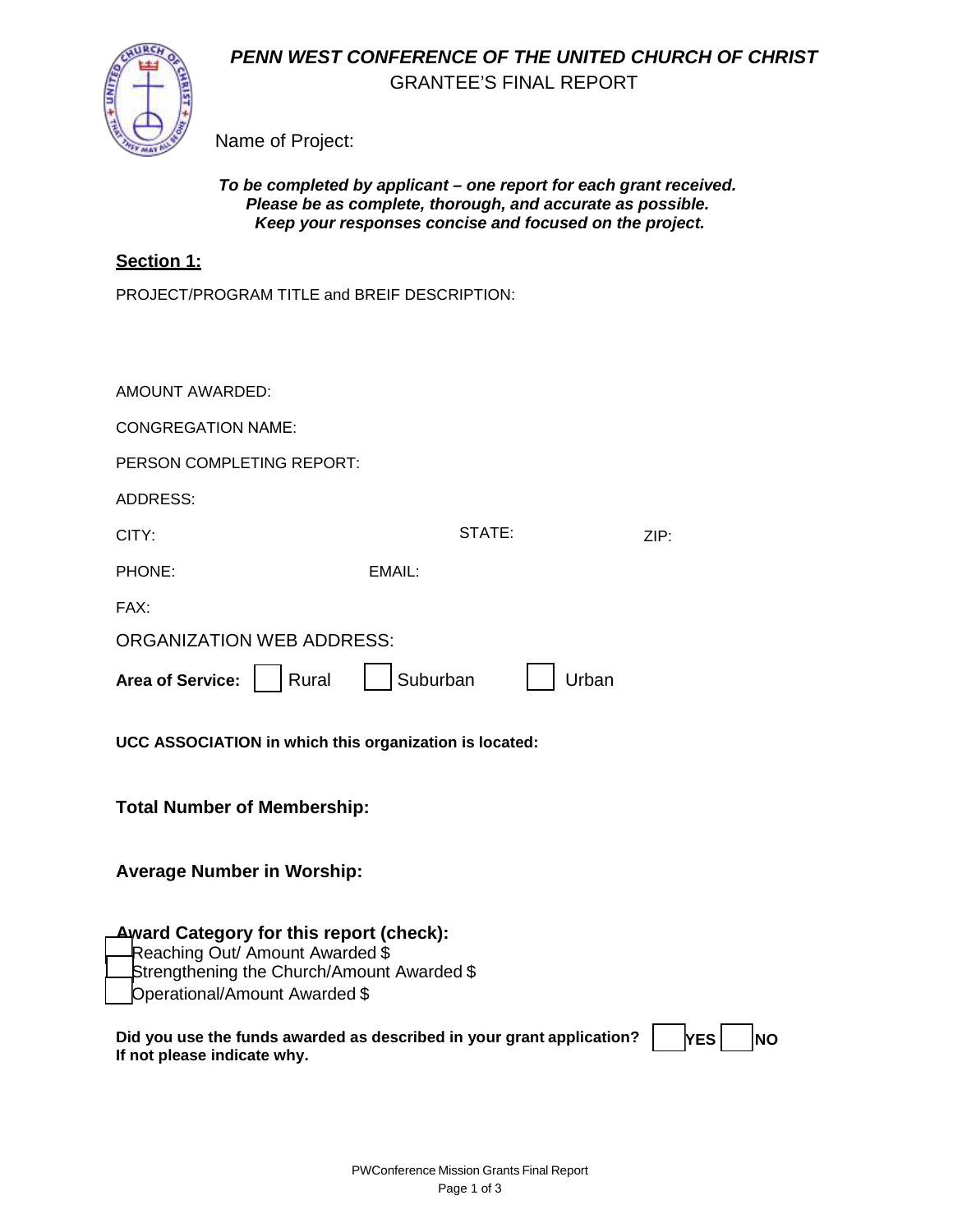| Were you able to complete the project as originally planned?<br><b>YES</b><br><b>NO</b>         |  |  |  |  |  |
|-------------------------------------------------------------------------------------------------|--|--|--|--|--|
| If not, please identify any changes, adaptions or incomplete parts of the project that remains. |  |  |  |  |  |
|                                                                                                 |  |  |  |  |  |
|                                                                                                 |  |  |  |  |  |
|                                                                                                 |  |  |  |  |  |
| <b>YES</b><br>Were all the funds awarded spent on the project as originally planned?<br>ΝO      |  |  |  |  |  |
| If not please indicate why.                                                                     |  |  |  |  |  |
|                                                                                                 |  |  |  |  |  |
|                                                                                                 |  |  |  |  |  |

| Are you returning any unspent funds to the Mission Grants Committee? THES NO |  |  |  |  |
|------------------------------------------------------------------------------|--|--|--|--|
| If so, please indicate the amount being returned with this report.           |  |  |  |  |

**PLEASE STATE CONCISELY YOUR RESPONSE TO THE FOLLOWING:**

**HOW DID THESE FUNDS BENEFIT YOUR MINISTRY AND, BY EXTENSION, THE MINISTRY OF THE PENN WEST CONFERENCE AND THE UNITED CHURCH OF CHRIST?**